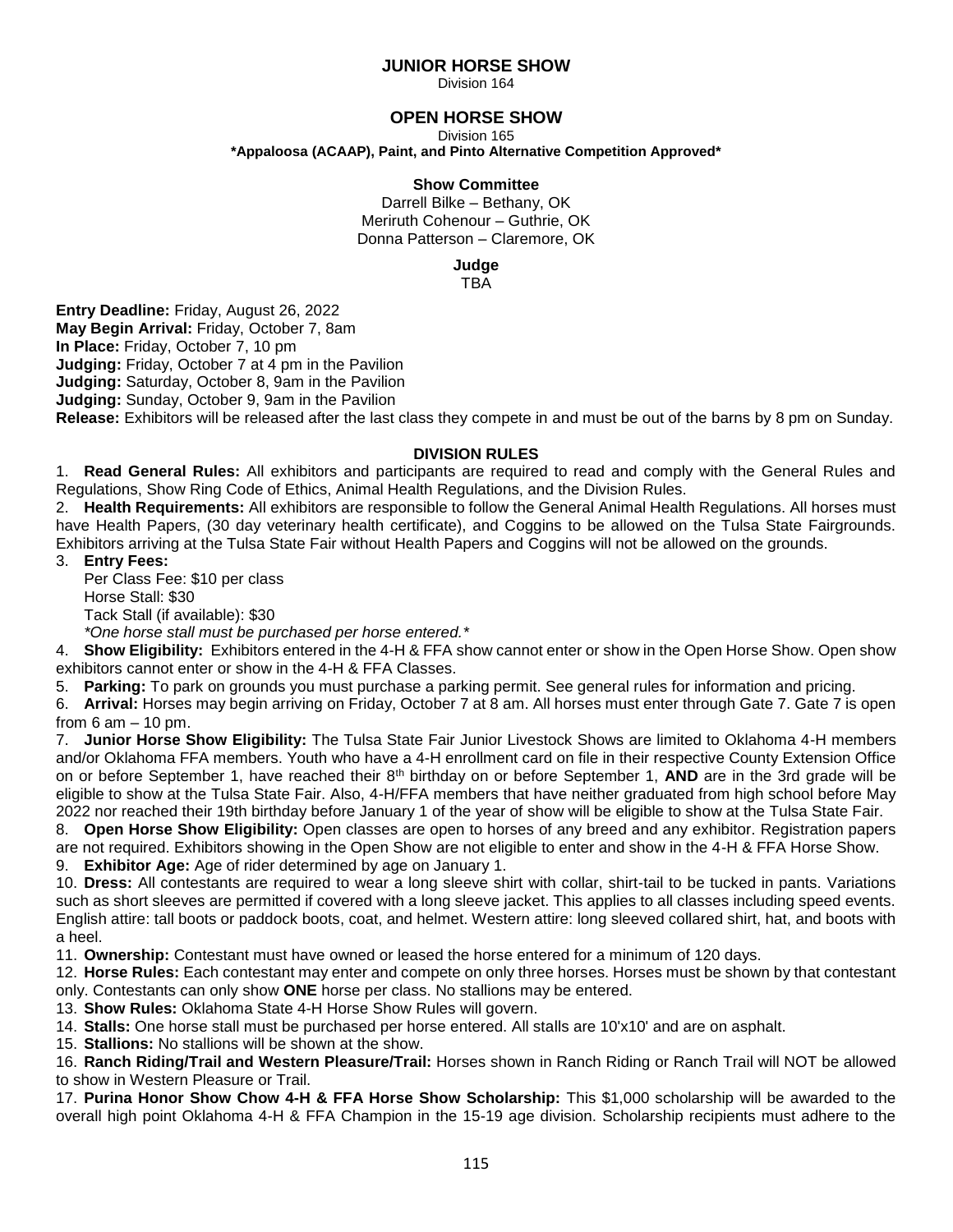Tulsa State Fair Scholarship Guidelines and Requirements. Exhibitors can only win the scholarship once. Ties will be broken by the following: 1st tie – most classes exhibited, 2nd tie – most 1st place wins, 3rd - highest placing in showmanship. 18. **Junior Show Awards:** A championship belt buckle will be awarded to the first place winner in each class. Ribbons will be awarded for first through tenth place.

19. **Open Class Premiums:** 1 st- \$30, 2nd- \$20, 3rd- \$15, 4th- \$10

# **Daily Class Schedule Open and Junior Horse Show**

| Friday, October 7 at 4 pm |                                                     |                                  |                             |  |  |
|---------------------------|-----------------------------------------------------|----------------------------------|-----------------------------|--|--|
|                           | <b>Class</b>                                        | <b>Exhibitor Age</b>             | <b>Awards</b>               |  |  |
| 1.                        | Oklahoma 4-H & FFA Trail                            | $3^{\text{rd}} - 7^{\text{th}}$  | <b>Buckle &amp; Ribbons</b> |  |  |
| $\overline{2}$ .          | Oklahoma 4-H & FFA Trail                            | $8^{th} - 12^{th}$               | Buckle & Ribbons            |  |  |
| 3.                        | Open Trail                                          | All Ages                         | Premiums                    |  |  |
| 4.                        | Oklahoma 4-H & FFA Ranch Trail                      | $3rd - 7th$                      | <b>Buckle &amp; Ribbons</b> |  |  |
| 5.                        | Oklahoma 4-H & FFA Ranch Trail                      | $8^{th} - 12^{th}$               | <b>Buckle &amp; Ribbons</b> |  |  |
| 6.                        | Open Ranch Trail                                    | All Ages                         | Premiums                    |  |  |
|                           | Saturday, October 8 at 8 am                         |                                  |                             |  |  |
| 7.                        | Open Walk Trot Western Horsemanship                 | 10 & Under                       | Premiums                    |  |  |
| 8.                        | Oklahoma 4-H & FFA Western Horsemanship             | $3rd - 7th$                      | <b>Buckle &amp; Ribbons</b> |  |  |
| 9.                        | Oklahoma 4-H & FFA Western Horsemanship             | $8^{th} - 12^{th}$               | <b>Buckle &amp; Ribbons</b> |  |  |
| 10.                       | Open Western Horsemanship                           | All Ages                         | Premiums                    |  |  |
| 11                        | Open Walk Trot Western Pleasure                     | 10 & Under                       | Premiums                    |  |  |
| 12                        | Oklahoma 4-H & FFA Western Pleasure                 | $3rd - 7th$                      | Buckle & Ribbons            |  |  |
| 13.                       | Oklahoma 4-H & FFA Western Pleasure                 | $8^{th} - 12^{th}$               | <b>Buckle &amp; Ribbons</b> |  |  |
| 14.                       | Open Western Pleasure                               | All Ages                         | Premiums                    |  |  |
| 15.                       | Open Lead line (English or Western)                 | 8 & Under                        | <b>Ribbons</b>              |  |  |
| 16.                       | Open Walk Trot Ranch Riding                         | 10 & Under                       | Premiums                    |  |  |
| 17.                       | Oklahoma 4-H & FFA Ranch Riding                     | $3rd - 7th$                      | Buckle & Ribbons            |  |  |
| 18.                       | Oklahoma 4-H & FFA Ranch Riding                     | $8^{th} - 12^{th}$               | Buckle & Ribbons            |  |  |
| 19.                       | Open Ranch Riding                                   | All Ages                         | Premiums                    |  |  |
| 20.                       | Oklahoma 4-H & FFA Reining                          | $3^{\text{rd}} - 12^{\text{th}}$ | Buckle & Ribbons            |  |  |
| 21                        | Open Reining                                        | All Ages                         | Premiums                    |  |  |
| 22.                       | Oklahoma 4-H & FFA Barrel Race Junior               | $3^{\text{rd}} - 5^{\text{th}}$  | Buckle & Ribbons            |  |  |
| 23.                       | Oklahoma 4-H & FFA Barrel Race Intermediate         | $6th - 8th$                      | <b>Buckle &amp; Ribbons</b> |  |  |
| 24.                       | Oklahoma 4-H & FFA Barrel Race Senior               | $9^{th} - 12^{th}$               | Buckle & Ribbons            |  |  |
| 25                        | Oklahoma 4-H & FFA Stakes Race Junior               | $3rd - 5th$                      | <b>Buckle &amp; Ribbons</b> |  |  |
| 26.                       | Oklahoma 4-H & FFA Stakes Race Intermediate         | $6th - 8th$                      | Buckle & Ribbons            |  |  |
| 27                        | Oklahoma 4-H & FFA Stakes Race Senior               | $9th - 12th$                     | <b>Buckle &amp; Ribbons</b> |  |  |
|                           | Sunday, October 9 at 8 am                           |                                  |                             |  |  |
| 28.                       | Oklahoma 4-H & FFA Halter Mares                     | $3^{\text{rd}} - 12^{\text{th}}$ | <b>Buckle &amp; Ribbons</b> |  |  |
| 29.                       | Open Halter Mares                                   | All Ages                         | Premiums                    |  |  |
| 30                        | Oklahoma 4-H & FFA Halter Geldings                  | $3^{\text{rd}} - 12^{\text{th}}$ | Buckle & Ribbons            |  |  |
| 31.                       | Open Halter Geldings                                | All Ages                         | Premiums                    |  |  |
| 32                        | Open Walk Trot Showmanship (English or Western)     | 10 & Under                       | Premiums                    |  |  |
| 33.                       | Oklahoma 4-H & FFA Showmanship (English or Western) | $3rd - 7th$                      | <b>Buckle &amp; Ribbons</b> |  |  |
| 34                        | Oklahoma 4-H & FFA Showmanship (English or Western) | $8^{th} - 12^{th}$               | <b>Buckle &amp; Ribbons</b> |  |  |
| 35.                       | Open Showmanship (English or Western)               | All Ages                         | Premiums                    |  |  |
| 36.                       | Oklahoma 4-H & FFA Ranch Ground Handling            | $3rd - 7th$                      | Buckle & Ribbons            |  |  |